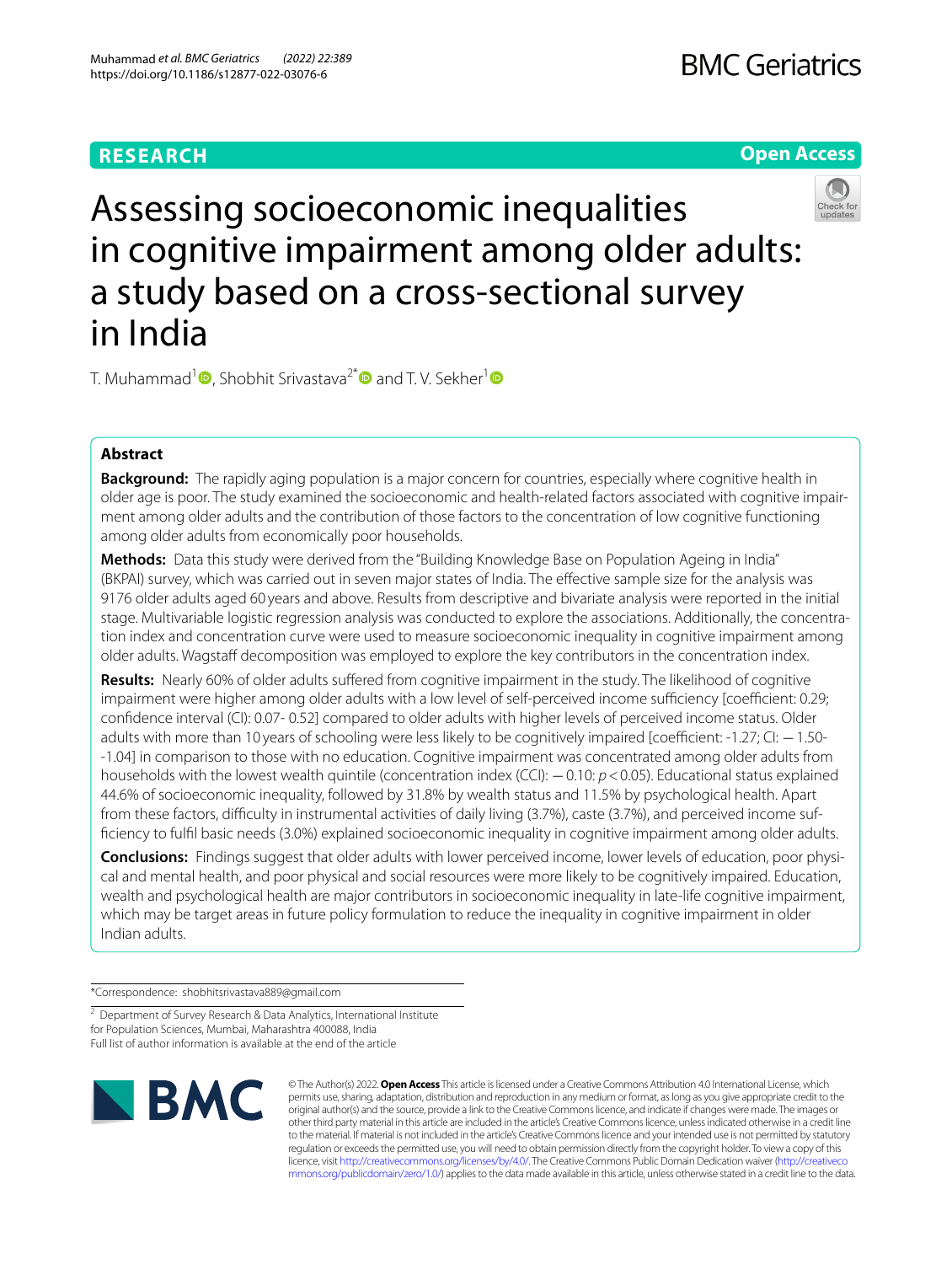**Keywords:** Socioeconomic status, Cognitive impairment, Older adults, Decomposition

## **Background**

Due to aging of the brain and declining physical health, late-life mental disorders are expected to increase, with around 15% of older persons aged 60years and above suffering from a mental or neurological disorder worldwide [[1\]](#page-10-0). Cognitive function is defined as a set of thinking abilities that can be measured through performance-based tasks such as memory, executive function and processing speed [[2\]](#page-10-1). Age-related diseases result in less resource for mental tasks and reduce cognitive resources in older individuals which may impact their daily functional abilities [[3\]](#page-10-2). Given the greater socioeconomic distributional disparities in developing countries like India, it is important to understand what factors contribute to the difering levels of cognitive health among people from lower and higher socioeconomic groups.

Notably, older adults among the general population tend to experience a higher incidence of poverty and deprivation of basic services [[4\]](#page-10-3), whereas, the ability to deal with health problems in older age is associated with access to resources, and such access is hindered by poor socioeconomic circumstances [\[5](#page-10-4)], therefore, leading to increased susceptibility to the deleterious effects of aging and cognitive deficits. There is a wealth of literature showing independent association between socioeconomic status and cognitive function in later life [\[6](#page-10-5)–[9\]](#page-10-6). However, it is documented that an adverse socioeconomic status with accumulating disadvantages refects an increased risk of cognitive impairment  $[10-12]$  $[10-12]$  $[10-12]$ . Thus, it is recommended in health disparities research to add cumulative and aggregate measures of socioeconomic status such as education, wealth, social class, and asset ownership which may perform better than measures of current position  $[13]$ . Similarly, recent evidence suggests that self-perceived (subjective) income sufficiency is a useful indicator of individuals' socioeconomic resources as a determinant of health [[14,](#page-10-10) [15](#page-10-11)].

Education on the other hand, one of the important indicators of socioeconomic status, has been most extensively studied in the cognition research [[9,](#page-10-6) [16–](#page-10-12)[18](#page-11-0)]. A study that examined the infuence of education on cognitive performance controlling for household economic variables, concluded that although the education-cognition relationship partially refected an SES gradient, the association was more likely due to the process and consequences of education itself [\[19\]](#page-11-1). But, studies that examined the association of other socioeconomic indicators such as income, household wealth, and occupation with late-life cognition, showed inconsistency in their fndings  $[20-23]$  $[20-23]$ . Throughout the literature, in India, being a rural resident, belonging to households with poor economic situations, experiencing violence, and other socio-cultural factors that make older individuals less important in their households were also found to have a negative impact on their cognitive health outcomes [[12,](#page-10-8) [24](#page-11-4)[–26](#page-11-5)]. Thus, with the current demographic structure in India that is evolving rapidly, increased inequality in major socioeconomic indicators across diferent sub-populations may be associated with inequality in older adults' cognitive functioning.

In this regard, understanding the contribution of specifc factors to the late-life cognitive inequality in a country with higher rates of illiteracy may help policymakers develop strategies targeting the sub-populations at greater risk. Therefore, in this study, we examine the socioeconomic and health-related factors associated with cognitive impairment among older adults and the contribution of those factors to the concentration of low cognitive functioning among older adults from poor households by employing a decomposition technique. Also, subjective income status as a potential covariate of the cognitive impairment among older adults that has rarely been analysed in an Indian context is included in the present study. We hypothesize that there is a signifcant wealth-based inequality in late-life cognitive functioning in India. Also, we hypothesize that low levels of perceived income status, poor wealth, low education and lack of asset ownership are positively associated with cognitive impairment among older Indian adults.

### **Methods**

# **Data**

Data for this study were derived from the 'Building Knowledge Base on Population Ageing in India' (BKPAI) survey which was carried out in India. The survey was carried out in seven major states of India (Himachal Pradesh, Punjab, West Bengal, Odisha, Maharashtra, Kerala, and Tamil Nadu), which covered a total of 9852 older adults from 8329 elderly households in rural and urban areas. These states have a higher percentage of the 60+ population compared to the national average, and these states represent all regions of the country in terms of geographical location. The individual dataset was used, which covers the socio-demographic profle, work history and beneft, income, and assets, living arrangement, social activities, the health status of the elderly & social security-related questions  $[27]$  $[27]$ . The BKPAI sample design entails a two-stage probability sampling, where, frst,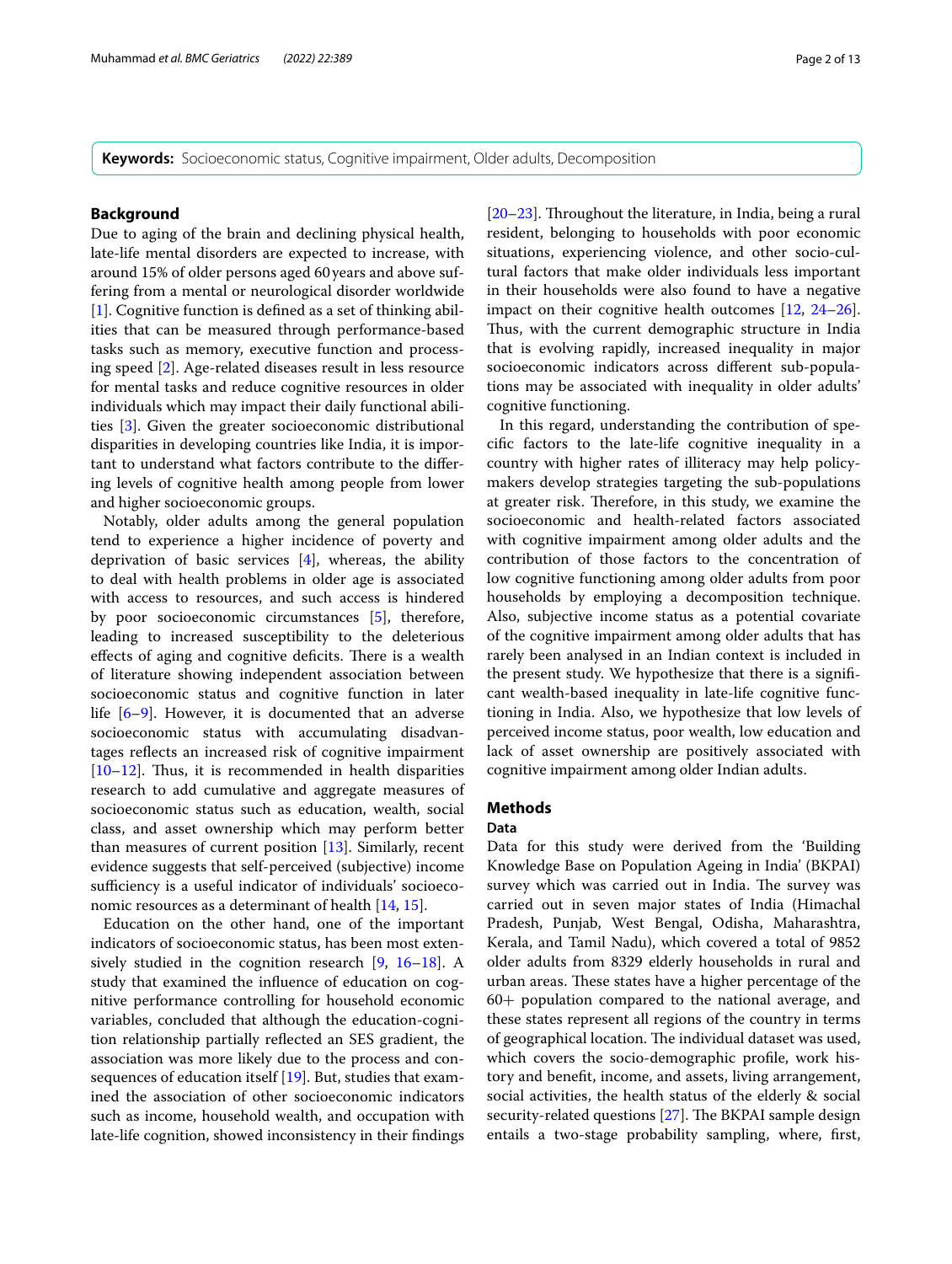villages were classifed into diferent strata based on population size, and the number of Primary Sampling Units (PSUs) to be selected was determined in proportion to the population size of each stratum. Using the probability proportional to population size (PPS) technique, the PSUs have been chosen, and within each selected PSU, elderly households were selected through systematic sampling. A similar procedure was applied in drawing samples from urban areas  $[27]$  $[27]$ . The final sample size for the analysis after removing missing cases and outliers was 9176 older adults aged 60years and above.

## **Variable description**

## *Outcome variable*

The outcome variable was binary and was assessed through verbal recall strategy which was used to measure cognitive functioning/impairment in previous studies [[28,](#page-11-7) [29](#page-11-8)]. A scale of 0 to 10 was created to assess cognitive impairment. Lower cognitive impairment is associated with higher scores and vice versa. Bus, House, Chair, Banana, Sun, Bird, Cat, Saree, Rice, and Monkey were the nouns used to measure cognitive abilities. While dichotomizing, fve or more words were recoded as 0 "low," indicating lower cognitive impairment, and four or fewer words as 1 "high," indicating higher cognitive impairment.

## *Equity stratifer*

The household wealth index was the equity stratifier in the current study. The wealth index is created based on the BKPAI survey with the following 30 assets and housing characteristics: household electrifcation; drinking water source; type of toilet facility; type of house; cooking fuel; house ownership; ownership of a bank or postoffice account; and ownership of a mattress, a pressure cooker, a chair, a cot/bed, a table, an electric fan, a radio/ transistor, a black and white television, a colour television, a sewing machine, a mobile telephone, any landline phone, a computer, internet facility; a refrigerator, a watch or clock, a bicycle, a motorcycle or scooter, an animal-drawn cart, a car, a water pump, a thresher, and a tractor. The range of index was from poorest to richest, i.e. ranging from lowest to highest.

## *Explanatory variables*

Due to a higher proportion of missing data in the objective income status, self-perceived income sufficiency was used as an indicator of individuals' income status. It was recoded as (no income, has income and fully sufficient, has income and partially sufficient, and has income and not sufficient), work status (in last 1 year) was recoded as (never worked, currently working, and retired), educational status was recoded as (not educated, below 5 years, 6-10 years and  $11+$  years), marital status was recoded as (not in a union and currently in a union), asset ownership was asked regarding homeownership, land ownership, jewellery ownership, and other monetary savings and was recoded as ('no' and 'yes'), age was recoded as (60-69 years, 70-79 years and 80+ years), gender was available as men and women. Co-residing with children was recoded as ('no' and 'yes').

Several health-related variables were selected based on the abovementioned literature. Self-rated health had a scale of 1 to 5 (poor to excellent) and was categorized as 0 "good" (representing good, very good, and excellent) and 1 "poor" (representing poor or fair). Ability to do activities of daily living (feeding, bathing, dressing, toileting, mobility (i.e., getting in and out of a bed or chair) and continence (controlling bladder and bowel movement)) was having a scale of 0 to 6, where, higher the score, higher the independence. A score of 6 was recoded as 0 "high" which represents full independence, and fve and less was recoded as 1 "low" which represents not being fully independent to do activities of daily living (Cronbach Alpha:  $0.93$ ) [\[30](#page-11-9)]. The ability to do instrumental activities of daily living (IADL) had a scale of 0 to 8, representing the higher the score, higher the independence. A score of  $6+$  was recoded as 0 "high" representing high IADL, and a score of 5 and less was recoded as 1 "low" representing low IADL. The 12-item version of the General Health Questionnaire (GHQ-12) was used to measure the psychological health. Psychological health had a scale of 0 to 12 based on experiencing stressful symptoms and was recoded as 0 "high" (representing 6+ scores) and 1 "low" (representing score fve and less) (Cronbach's alpha: 0.90) [\[31](#page-11-10), [32](#page-11-11)]. The 9-item subjective well-being questionnaire was used to measure low subjective well-being. Subjective wellbeing was having a scale of 0 to 9 and was categorized as 0 "high" experiencing better experience (representing 6+ scores) and 1 "low" experiencing negative experience (representing score 5 and less) [[33\]](#page-11-12). Twelve questions on psychological health and nine questions on subjective well-being were asked to assess the outcome. All the questions were asked on Likert scales and were recoded and used accordingly as per literature (Cronbach alpha: 0.93) [[34\]](#page-11-13).

Religion of the respondent was recoded as Hindu, Muslim, Sikh, and others, caste was available as Scheduled Castes, Scheduled Tribes, Other Backward Classes, and others, and place of residence was either rural or urban. States were available as Himachal Pradesh, Punjab, West Bengal, Orissa, Maharashtra, Kerala, and Tamil Nadu.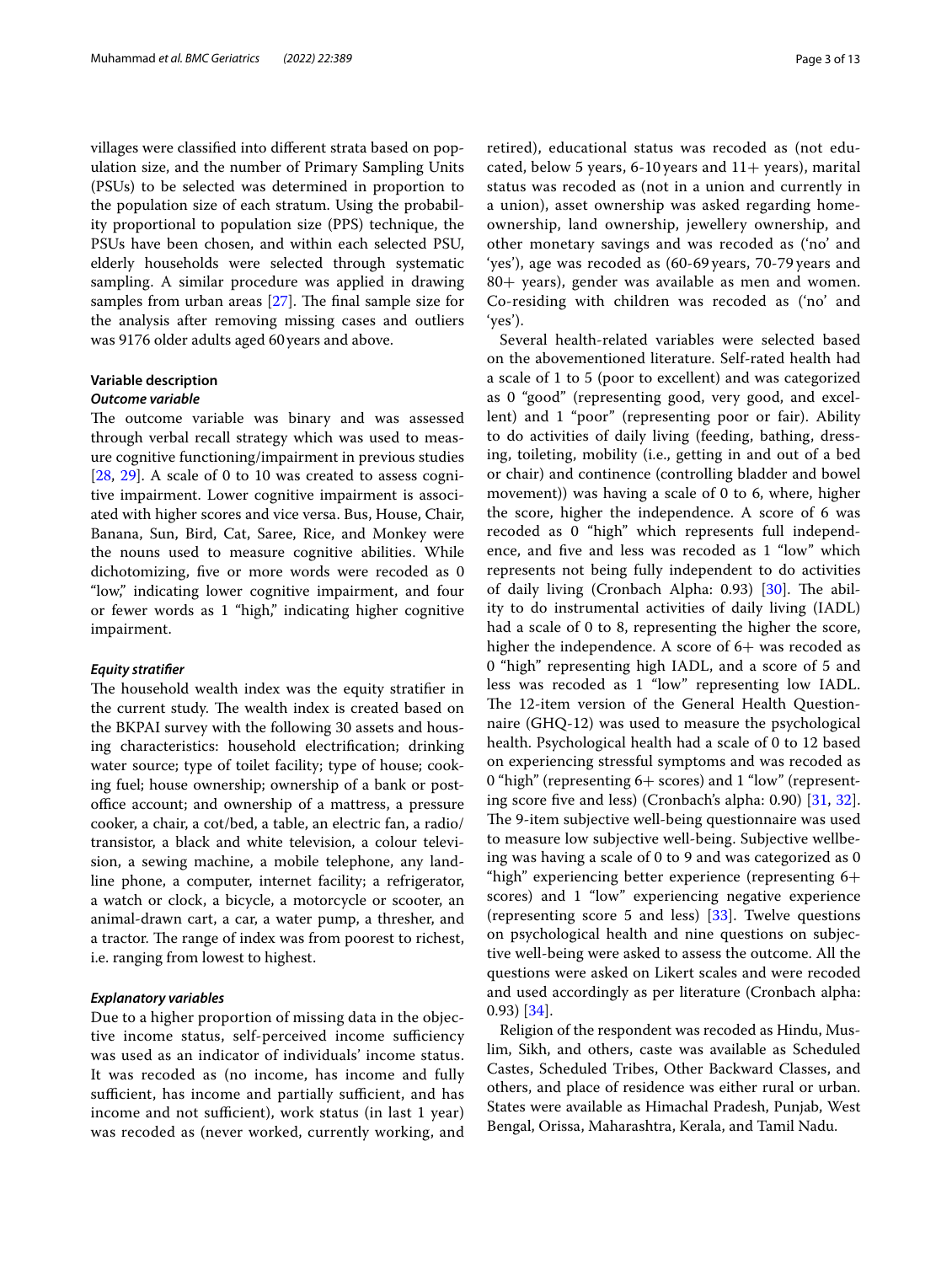### *Statistical analysis*

Descriptive statistics were reported along with the results from bivariate analysis which was conducted to fnd the plausible associations between exposure and potential risk factors and cognitive impairment, using the chi-square test. Multivariable logistic regression [[35](#page-11-14)] was used to explore the relationships between the explanatory variables and cognitive impairment. The estimates were adjusted for all the covariates considered in the study including age and education. The software used was STATA 14  $[36]$  $[36]$ . The significance level was set at 5%  $(p<0.05)$ . The variance inflation factor (VIF) was used to check the presence of multicollinearity in the explanatory variables, which showed no evidence of multicollinearity [[37\]](#page-11-16).

### *Concentration index (CCI)*

On the y-axis, the cumulative proportion of outcome variables (cognitive impairment) is plotted against the increasing percentage of the population ranked by the socioeconomic indicator (wealth index) on the x-axis to generate the concentration curve [\[38](#page-11-17)]. Such curves show whether or not socioeconomic inequality in the outcome variable (on the x-axis) prevails, with the index value being negative if the curve is above the line of equality (45-degree line), indicating that the outcome variable is disproportionally concentrated among the poor, and vice versa  $[39, 40]$  $[39, 40]$  $[39, 40]$  $[39, 40]$ . The concentration index (CCI) and the concentration curve (CC) were used to quantify wealth-related inequality for cognitive impairment, using the wealth score as the socioeconomic indicator and the binary outcome as cognitive impairment. The concentration index is the area between the concentration curve and the line of equality multiplied by two [[39](#page-11-18), [40\]](#page-11-19). The concentration index compares the distribution of one variable (say, cognitive impairment) to another variable's distribution (wealth index). The index runs from  $-1$  to  $+1$ , with 0 (zero) indicating no socioeconomic disparities. The index's positive score, on the other hand, indicates pro-rich inequality and vice versa [\[39](#page-11-18), [40\]](#page-11-19). Furthermore, the higher the value on either scale the greater the degree of socioeconomic inequality. The concentration index was decomposed using Wagstaff decomposition methodology [[39,](#page-11-18) [40\]](#page-11-19). The breakdown of the concentration index by Wagstaff illustrates that the wealth-related inequalities may be dissected into the contributions of each element [[41\]](#page-11-20). For any linear regression model on a health outcome (y) (say cognitive impairment), such as.

$$
y = \alpha + \sum_{k} \beta_{k} x_{k} + \varepsilon \tag{1}
$$

The concentration index for  $y$ ,  $C$ , can be written as follows,

$$
C = \sum_{k} (\beta_{k} \overline{x}_{k} / \mu) C_{k} + G C_{\varepsilon} / \mu \tag{2}
$$

Where  $\mu$  is the mean of y,  $\bar{x}_k$  is the mean of  $x_k$ ,  $C_k$  is the concentration index for  $x_k$  (defined analogously to C), and *GC<sub>ε</sub>* is the generalized concentration index for the error term (*ε*). Eq. [\[2\]](#page-10-1) shows that C is equal to a weighted sum of the concentration indices of the k regressor, where the weight for  $x_k$  is the elasticity of y with respect to  $x_k$  $\left(n_k = \beta_k \frac{\bar{x}_k}{\mu}\right)$ . The last term captures the socioeconomic inequality in health that is not explained by systematic variation in the regressor by wealth, which should approach zero for a well-specified model [\[39](#page-11-18), [40\]](#page-11-19). The elasticity of each contribution is multiplied by the degree of economic disparity. Furthermore, the estimates are generated by dividing each absolute contribution by the overall absolute contribution multiplied by 100 to give the percentage contribution [\[39,](#page-11-18) [40](#page-11-19)].

## **Results**

Table [1](#page-4-0) presents the socioeconomic and demographic profle of older adults. While 33.5% of the older adults perceived that the income was not partially or completely sufficient, about 43% of them reported that they had no income. Nearly 67% of older adults did not work in the last year. Almost half of the older adults had no education, and nearly 40% of older adults were not in a marital union. About 18% of older adults had no asset ownership. One-tenth of older adults were from the oldest old age group  $(80+)$  years). More than 50% of participants were women. About 29% of older adults were not co-residing with their children. More than half of the older adults reported that they had poor self-rated health; about 57% reported that they had low IADL and about 7% had low ADL. Nearly 27% and 24% had low subjective well-being and low psychological health. About 24% of older adults belonged to the poorest wealth status, and 15% belonged to the richest wealth status. Nearly 80% of the population belonged to the Hindu religion, and 21% belonged to the Scheduled Caste category. About 26% of the study population resided urban areas at the time of the survey.

Figure [1](#page-5-0) presents the percentage of older adults with cognitive impairment according to socioeconomic status. It was found that cognitive impairment was highest among older adults from households with the poorest wealth quintile (71.2%) and lowest among those from households with the richest wealth quintile (48.7%).

Table [2](#page-6-0) presents the percentage of older adults with cognitive impairment. The highest percentage of older adults who had income and was not sufficient  $(71.1\%)$ were cognitively impaired. A higher percentage of older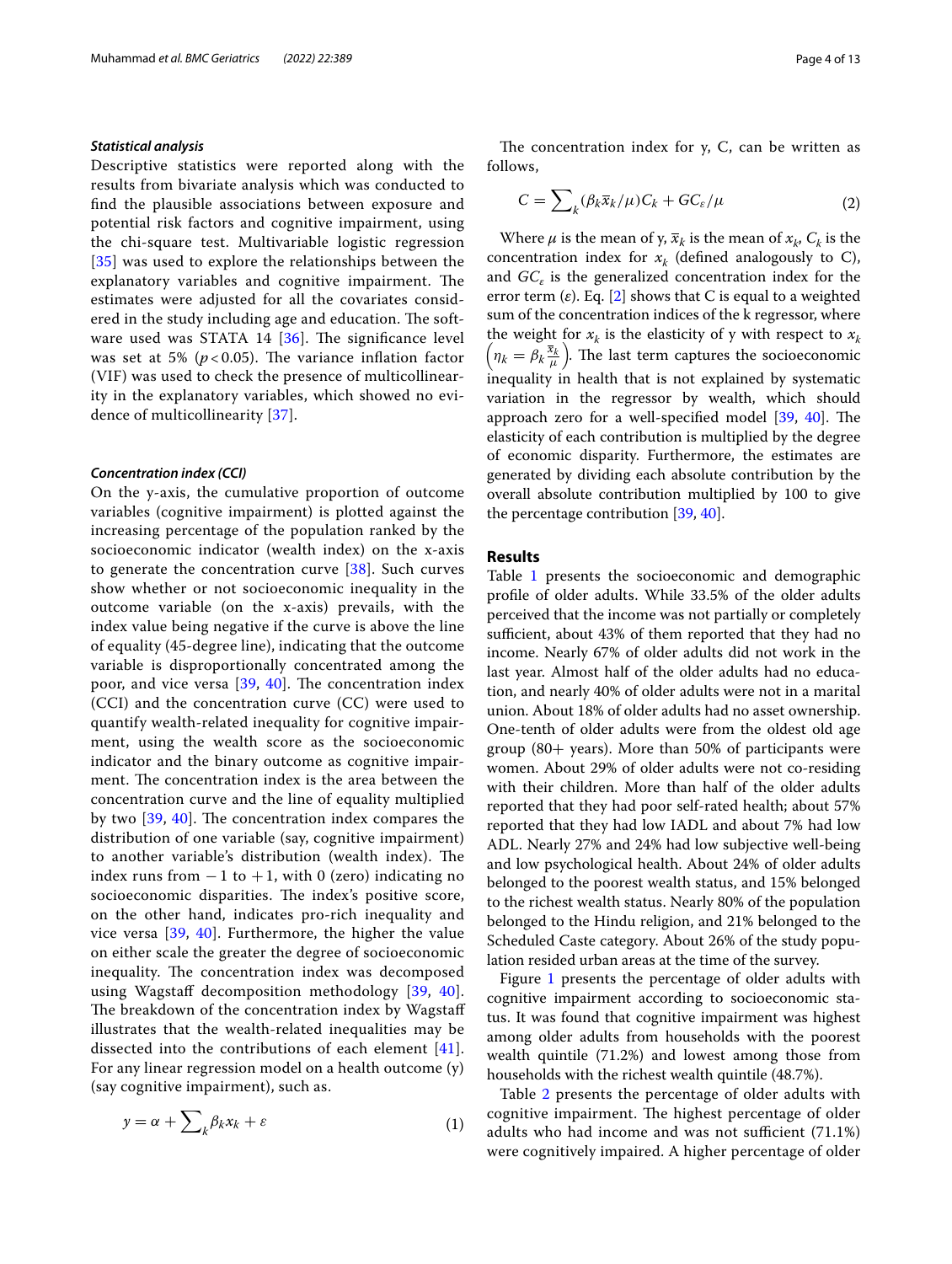# <span id="page-4-0"></span>**Table 1** Socioeconomic and demographic profle of older adults

| <b>Variables</b>                    | Sample       | Percentage   |
|-------------------------------------|--------------|--------------|
| <b>Cognitive impairment</b>         |              |              |
| No                                  | 3670         | 40.0         |
| Yes                                 | 5506         | 60.0         |
| Self-perceived income sufficiency   |              |              |
| Has income and fully sufficient     | 2156         | 23.5         |
| Has income and partially sufficient | 2410         | 26.3         |
| Has income and not sufficient       | 661          | 7.2          |
| No income                           | 3949         | 43.0         |
| Work Status (last one year)         |              |              |
| Never worked                        | 6174         | 67.3         |
| Currently working                   | 2208         | 24.1         |
| Retired                             | 794          | 8.7          |
| <b>Educational status</b>           |              |              |
| Not educated                        | 4654         | 50.7         |
| Below 5 years                       | 1890         | 20.6         |
| 6 to 10 years                       | 2072         | 22.6         |
| $11 +$ years                        | 559          | 6.1          |
| <b>Marital status</b>               |              |              |
| Not in union                        | 3632         | 39.6         |
| Currently in union                  | 5544         | 60.4         |
| Asset ownership                     |              |              |
| No                                  | 1610         | 17.6         |
| Yes                                 | 7566         | 82.5         |
| Age group (in years)                |              |              |
| 60-69                               | 5667         | 61.8         |
| 70-79                               | 2525         | 27.5         |
| $80+$                               | 984          | 10.7         |
| Gender                              |              |              |
| Men                                 | 4339         | 47.3         |
| Women                               | 4837         | 52.7         |
| Co-residing with children           |              |              |
| No                                  | 2701         | 29.4         |
| Yes                                 | 6475         | 70.6         |
| Self-rated health                   |              |              |
| Good                                | 4096         | 44.6         |
| Poor                                | 5080         | 55.4         |
| IADL                                |              |              |
| High                                | 3995         | 43.5         |
| Low                                 | 5181         | 56.5         |
| <b>ADL</b>                          |              |              |
| High                                | 8498         | 92.6         |
| Low                                 | 678          | 7.4          |
| Subjective well-being               |              |              |
| High                                | 6720         | 73.2         |
| Low                                 | 2456         | 26.8         |
| Psychological health                |              |              |
| High<br>Low                         | 7024<br>2152 | 76.6<br>23.5 |
| Wealth status                       |              |              |
|                                     |              |              |
|                                     |              |              |

| <b>Variables</b>          | Sample | Percentage |
|---------------------------|--------|------------|
| Poorest                   | 2170   | 23.7       |
| Poorer                    | 2024   | 22.1       |
| Middle                    | 1903   | 20.7       |
| Richer                    | 1708   | 18.6       |
| Richest                   | 1370   | 14.9       |
| Religion                  |        |            |
| Hindu                     | 7299   | 79.6       |
| Muslims                   | 644    | 7.0        |
| Sikh                      | 847    | 9.2        |
| Others                    | 386    | 4.2        |
| Caste                     |        |            |
| Scheduled Caste           | 1897   | 20.7       |
| Scheduled Tribe           | 515    | 5.6        |
| Other Backward Class      | 3353   | 36.5       |
| Others                    | 3411   | 37.2       |
| <b>Place of residence</b> |        |            |
| Rural                     | 6783   | 73.9       |
| Urban                     | 2393   | 26.1       |
| <b>State</b>              |        |            |
| Himachal Pradesh          | 1456   | 15.9       |
| Punjab                    | 1240   | 13.5       |
| West Bengal               | 1127   | 12.3       |
| Orissa                    | 1453   | 15.8       |
| Maharashtra               | 1230   | 13.4       |
| Kerala                    | 1340   | 14.6       |
| <b>Tamil Nadu</b>         | 1330   | 14.5       |
| <b>Total</b>              | 9176   | 100.0      |

*IADL* Instrumental activities of daily living, *ADL* Activities of daily living

adults who never worked were cognitively impaired  $(66.0\%)$ . The prevalence of cognitive impairment was high among older adults who had no education (70.6%). The prevalence of cognitive impairment was high among older adults with no asset ownership (71.6%). The higher percentage of older adults with poor selfrated health (69%), low IADL (68%), low ADL (84.7%), low subjective well-being (74.6%) and low psychological health (76.5%) were cognitively impaired. The prevalence of cognitive impairment was highest in West Bengal (81.9%) followed by Orissa (69.3%) and Kerala (66.3%).

Figure [2](#page-7-0) reveals the concentration curve for cognitive impairment among older adults. It was found that cognitive impairment was concentrated among older adults from households with the lowest wealth quintile (CCI:  $-0.10: p < 0.05$ ).

Table [3](#page-8-0) presents estimates of decomposition analysis for the contribution of various explanatory variables for cognitive impairment among older adults.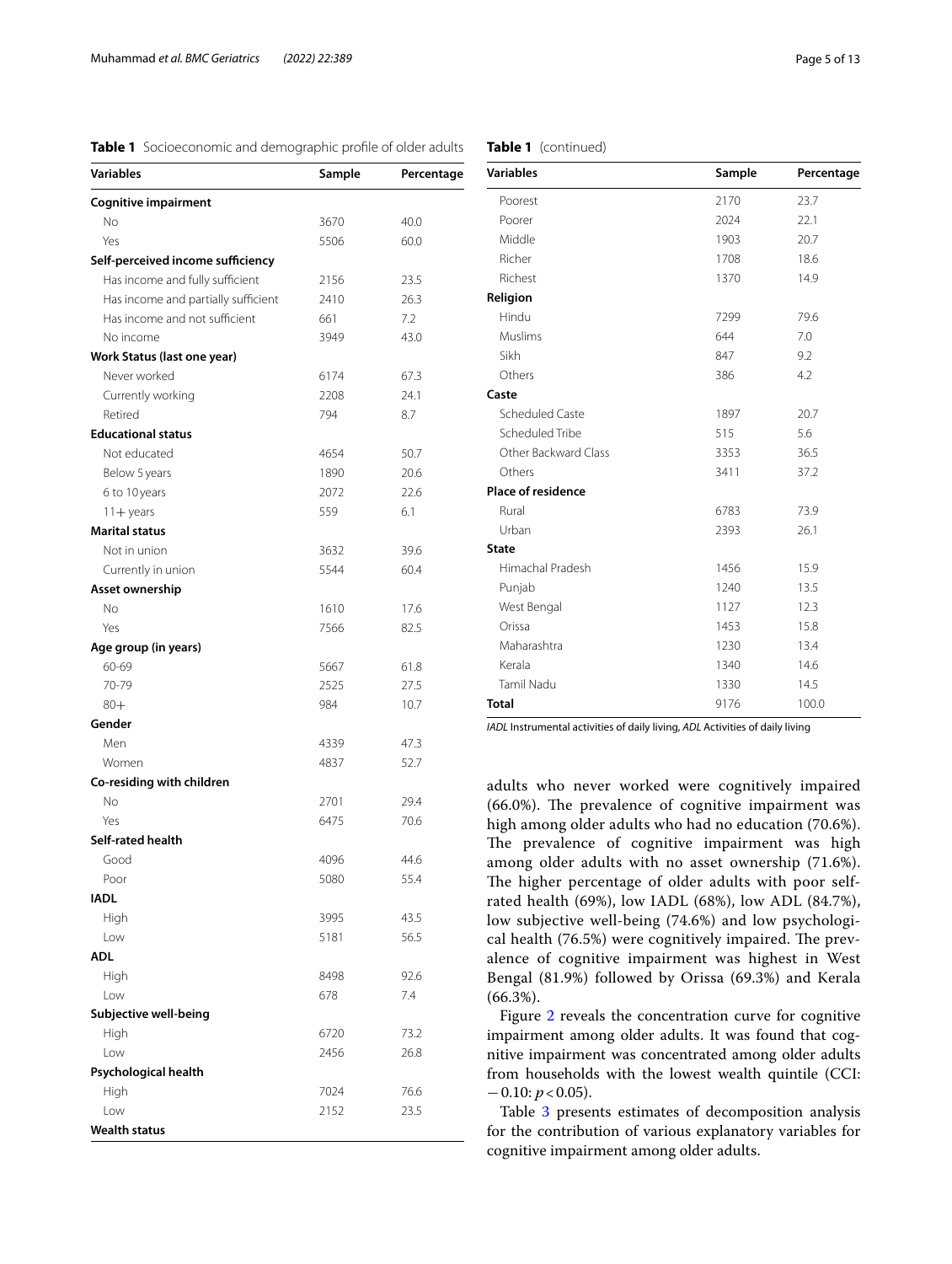

<span id="page-5-0"></span>The coefficients in the table are the regression coefficients with 95% confidence interval (CI) to represent how cognitive impairment is associated with other explanatory variables. For instance, it was found that the likelihood of cognitive impairment was high among older adults with a low level of self-perceived income sufficiency [coefficient: 0.29; CI: 0.07- 0.52] compared to older adults with higher levels of perceived income status. On the other hand, older adults who were retired had a lower likelihood of cognitive impairment [coefficient: -0.26; CI:  $-0.46$ - -0.07] in comparison to older adults who never worked in the last year. Similarly, older adults with more than 10 years of education were less likely to be cognitively impaired [coefficient:  $-1.27$ ; CI:  $-1.50$ -  $-1.04$ ] in comparison to those with no education.

The CCI indicates concentration index, and negative CCI denotes that cognitive impairment was concentrated among economically poor older adults for that particular predictor and vice-versa. The absolute contribution is the product of elasticity and CCI whereas the percentage contribution is the proportion of absolute contribution multiplied by 100. Educational status, wealth status, and psychological health were the significant factors that contributed to the inequality for cognitive impairment among older adults  $=$ . For instance, educational status among older adults explained 44.6% of socioeconomic inequality, followed by 31.8% by wealth status and 11.5% by psychological health. Apart from these factors, IADL (3.7%), caste (3.7%), and self-perceived income sufficiency (3.0%) explained socioeconomicinequality in cognitive impairment among older adults.

## **Discussion**

In the present study, we found a higher concentration of cognitive impairment among older Indian adults from poor socioeconomic backgrounds. As evidence suggests, self-perceived income sufficiency is considered a useful tool to assess resources and health disparities in underserved populations  $[14, 42]$  $[14, 42]$  $[14, 42]$  $[14, 42]$ . The results of the present study also show that subjective income status measured by self-perceived income sufficiency had a significant association in cognitive functioning in older ages. It is noteworthy that the measure of subjective income status has been used in past studies to assess the economic wellbeing as well as satisfaction and stress levels [[42,](#page-11-21) [43](#page-11-22)], and is recommended to assess the resource availability among underserved populations  $[14]$  $[14]$ . In a study using data from World Health Organization's Study on global AGEing and adult health (SAGE), perceived income adequacy was found to be signifcantly associated with self-rated health among older adults [\[44](#page-11-23)]. Again, our results are consistent with studies in less-developed societies that found a significant positive association of late-life perceived insufficient income with cognitive impairment [[45\]](#page-11-24).

Further, older Indian adults often tend to work beyond the age of retirement due to a lack of pension and social security in the informal labour market [[46](#page-11-25), [47](#page-11-26)]. However, although the result was not signifcant, the current analysis showed a possible benefcial efect of working status in the last year on cognitive abilities. However, cognitive diffculties were found to reduce individuals' ability to work in multiple studies  $[48, 49]$  $[48, 49]$  $[48, 49]$  $[48, 49]$ , and the current finding may be explained by the possible reverse causality in the association, where older adults who are cognitively healthy may continue to work in later life [\[25](#page-11-29)]. Also, as evidence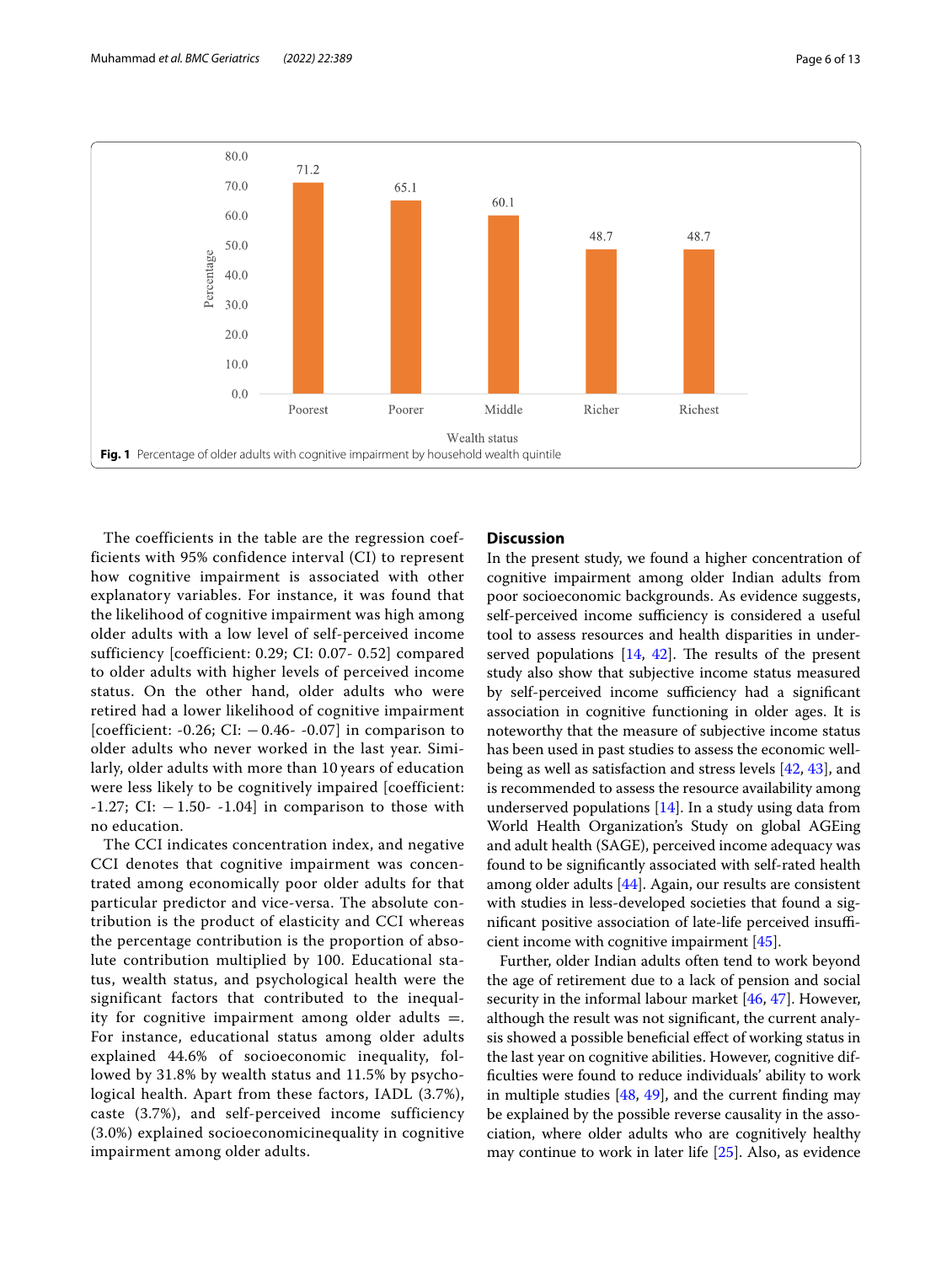# <span id="page-6-0"></span>**Table 2** Percentage of older adults with cognitive impairment

| <b>Variables</b>                    | Percentage<br>(Cognitive<br>impairment) | <i>p</i> -value |
|-------------------------------------|-----------------------------------------|-----------------|
| Self-perceived income sufficiency   |                                         | < 0.001         |
| Has income and fully sufficient     | 43.5                                    |                 |
| Has income and partially sufficient | 65.6                                    |                 |
| Has income and not sufficient       | 71.1                                    |                 |
| No income                           | 63.8                                    |                 |
| Work Status (last one year)         |                                         | < 0.001         |
| Never worked                        | 66.0                                    |                 |
| Currently working                   | 53.0                                    |                 |
| Retired                             | 32.8                                    |                 |
| <b>Educational status</b>           |                                         | < 0.001         |
| No education                        | 70.6                                    |                 |
| Below 5 years                       | 63.6                                    |                 |
| 6 to 10 years                       | 40.8                                    |                 |
| $11 +$ years                        | 31.0                                    |                 |
| <b>Marital status</b>               |                                         | < 0.001         |
| Not in union                        | 68.9                                    |                 |
| Currently in union                  | 54.2                                    |                 |
| Asset ownership                     |                                         | < 0.001         |
| No                                  | 71.6                                    |                 |
| Yes                                 | 57.5                                    |                 |
| Age group (in years)                |                                         | < 0.001         |
| 60-69                               | 53.1                                    |                 |
| 70-79                               | 68.2                                    |                 |
| $80 +$                              | 78.5                                    |                 |
| Gender                              |                                         | < 0.001         |
| Men                                 | 53.0                                    |                 |
| Women                               | 66.3                                    |                 |
| Co-residing with children           |                                         | 0.006           |
| <b>No</b>                           | 57.8                                    |                 |
| Yes                                 | 60.9                                    |                 |
| Self-rated health                   |                                         | < 0.001         |
| Good                                | 48.9                                    |                 |
| Poor                                | 69.0                                    |                 |
| <b>IADL</b>                         |                                         | < 0.001         |
| High                                | 49.6                                    |                 |
| Low                                 | 68.0                                    |                 |
| <b>ADL</b>                          |                                         | < 0.001         |
| High                                | 58.0                                    |                 |
| Low                                 | 84.7                                    |                 |
| Subjective well-being               |                                         | < 0.001         |
| High                                | 54.7                                    |                 |
| Low                                 | 74.6                                    |                 |
|                                     |                                         | < 0.001         |
| Psychological health<br>High        | 55.0                                    |                 |
|                                     |                                         |                 |
| Low<br><b>Wealth status</b>         | 76.5                                    |                 |
| Poorest                             | 71.2                                    | < 0.001         |
|                                     |                                         |                 |
| Poorer                              | 65.1                                    |                 |

|  | Table 2 (continued) |
|--|---------------------|
|--|---------------------|

| <b>Variables</b>          | Percentage<br>(Cognitive<br>impairment) | p-value |
|---------------------------|-----------------------------------------|---------|
| Middle                    | 60.1                                    |         |
| Richer                    | 48.7                                    |         |
| Richest                   | 48.7                                    |         |
| Religion                  |                                         | < 0.001 |
| Hindu                     | 59.6                                    |         |
| Muslims                   | 67.1                                    |         |
| Sikh                      | 56.1                                    |         |
| Others                    | 64.0                                    |         |
| Caste                     |                                         | < 0.001 |
| Scheduled Caste           | 66.2                                    |         |
| Scheduled Tribe           | 71.4                                    |         |
| Other Backward Class      | 56.5                                    |         |
| Others                    | 58.3                                    |         |
| <b>Place of residence</b> |                                         | < 0.001 |
| Rural                     | 63.0                                    |         |
| Urban                     | 51.6                                    |         |
| <b>State</b>              |                                         | < 0.001 |
| Himachal Pradesh          | 54.2                                    |         |
| Punjab                    | 54.9                                    |         |
| West Bengal               | 81.9                                    |         |
| Orissa                    | 69.3                                    |         |
| Maharashtra               | 55.0                                    |         |
| Kerala                    | 66.3                                    |         |
| <b>Tamil Nadu</b>         | 40.7                                    |         |
| <b>Total</b>              | 60.0                                    |         |

*p*-value based on chi-square test; *IADL* Instrumental activities of daily living, *ADL* Activities of daily living

suggests, the protective efects of the reserve may be established early in life, before people enter the workforce [\[50](#page-11-30)], suggesting that the work status of the older individual may not afect his/her cognitive health but the age maybe a common cause in such association. As documented, after retirement, older adults may enjoy better health conditions and have more time to spend in social life [[51\]](#page-11-31). Consistently, the present study found a signifcant negative association of retirement with cognitive impairment. The finding is substantiated by the theory of "relieved efect on mental functioning", which suggests that retirement from a stressful occupation may reduce mental worries [[25](#page-11-29)]. While examining the direction of the effect between retirement and cognitive functioning, multiple studies have revealed that poor physical, mental and cognitive health may afect retirement decisions and lead to the early retirement of older individuals [[52–](#page-11-32)[54\]](#page-11-33).

Our fnding that higher levels of education act as a major contributing factor to higher cognitive performance is consistent with previous studies [[7,](#page-10-13) [18,](#page-11-0) [55](#page-11-34),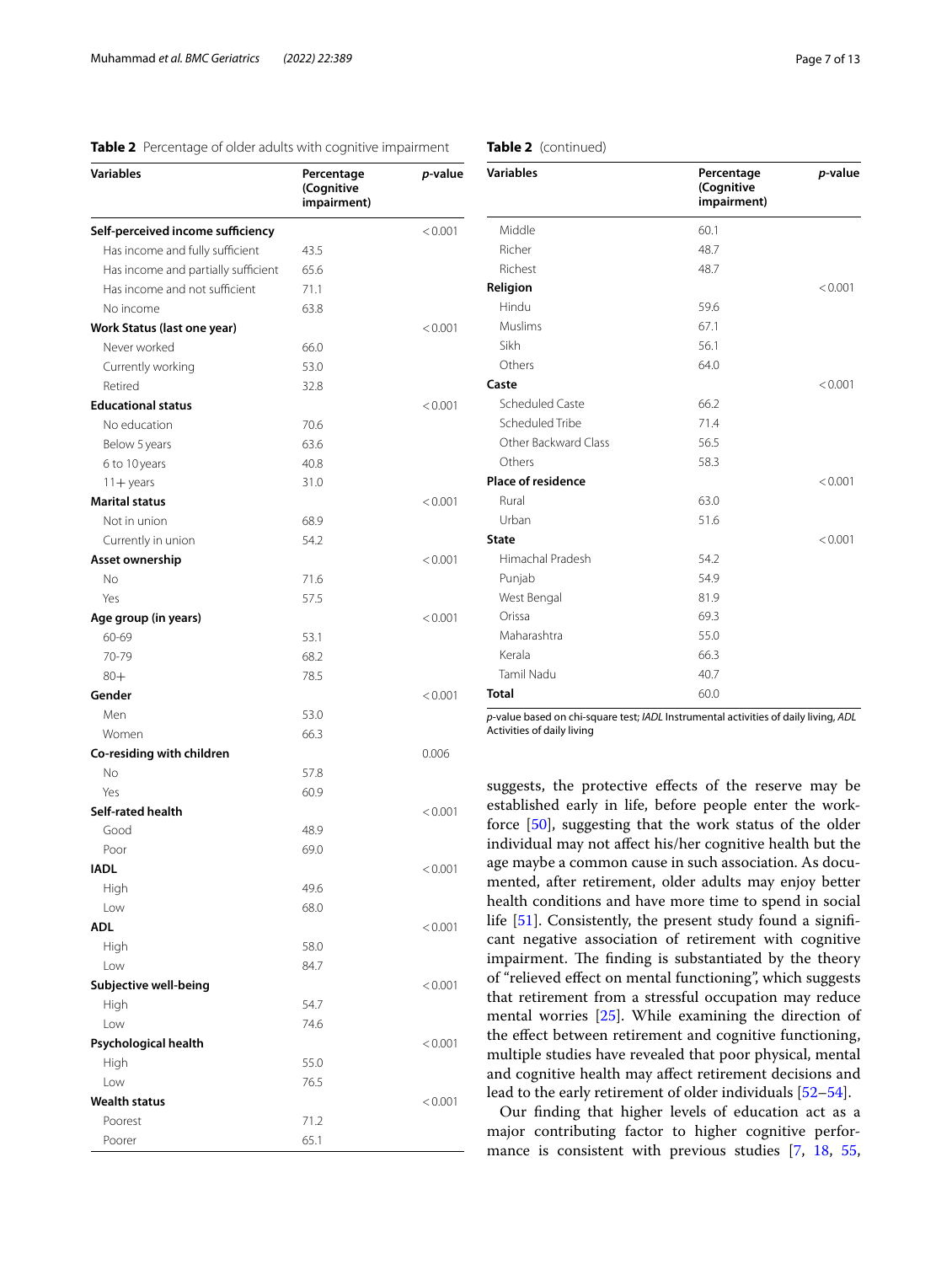

<span id="page-7-0"></span>[56\]](#page-11-35). Further, the substantial contribution of lower levels of education to the cognitive health disparities can be explained as increased resource availability and access to higher education may mediate one's health behaviours to some extent and could enhance his/her overall health, especially cognitive functioning [[57](#page-11-36)]. It is again explained by the hypothesis of 'brain reserve capacity that argues that those people with higher levels of education may have a larger brain reserve capacity than people with no or low levels of education [\[58\]](#page-11-37). It is also shown that more educated people tend to experience less cognitive decline because high educational attainment is a protective factor against neuropathology  $[11]$  $[11]$ . In the decomposition analysis, we found the largest contribution of education to cognitive health inequalities, with higher education contributing more to increased socioeconomic inequality in cognitive impairment. Another study found education as contributing to the capacity for cerebral reserves [\[59](#page-11-38)]. Furthermore, in addition to biological effects, education can also increase competencies and enhance cognitive abilities  $[17]$  $[17]$ . These can all lead to improved cognitive abilities and cognitive networking efficiency among older adults.

Although education overwhelmingly determines the pathway, studies show that household wealth has the same causal linkage as education, by which cognitive ability could be enhanced  $[19]$  $[19]$ . The study also found a signifcant contribution of household wealth index and asset ownership to socioeconomic inequalities in cognition. Previous studies support the association of household economic status with older individuals' cognitive abilities and the contribution of household factors to the cognitive inequalities among the ageing population  $[21]$  $[21]$ , [24,](#page-11-4) [60,](#page-11-41) [61](#page-11-42)]. Such an association of higher economic status that associates a greater cognitive ability could partially be explained by the fact that having material possessions or equipment appears to be benefcial for cognitive functioning in terms of reduced risk of indoor air pollution. The poor economic status triggering cognitive deficits may also be attributed to the earlier evidence that shows that lack of material resources may result in increased stress or infammation and poor neural health that leads to cognitive deficits  $[62]$  $[62]$ .

Evidence from studies of cognitive function and marital status indicates that, for both genders, married people are less likely to sufer from dementia than those who are divorced, separated, or single [\[63](#page-11-44)]. Decomposing the factors in the present study has shown that marital status had a signifcant contribution to cognitive inequalities among older adults. Also, married individuals are at lower risk of developing cognitive problems mainly because of better mental conditions and lifestyle behaviours [[64,](#page-11-45) [65](#page-11-46)].

Furthermore, all the health-related variables in the current study show signifcant contributions to the inequalities in old age cognitive impairment. Among all, the substantial contribution of poor psychological health shows a lack of a healthy brain that can stimulate the cerebral nervous system and positively afect cognitive health, which may worsen SES-related inequality in cognitive functioning among an aging population. Consistent with earlier studies  $[60, 66]$  $[60, 66]$  $[60, 66]$  $[60, 66]$  $[60, 66]$ , difficulty with two or more activities of daily living among study participants was also shown as a signifcant factor that intensifes the inequalities in cognitive functioning. However, functional ability in many studies also has been documented to be associated with cognition with reverse causation, where older adults with higher cognitive abilities may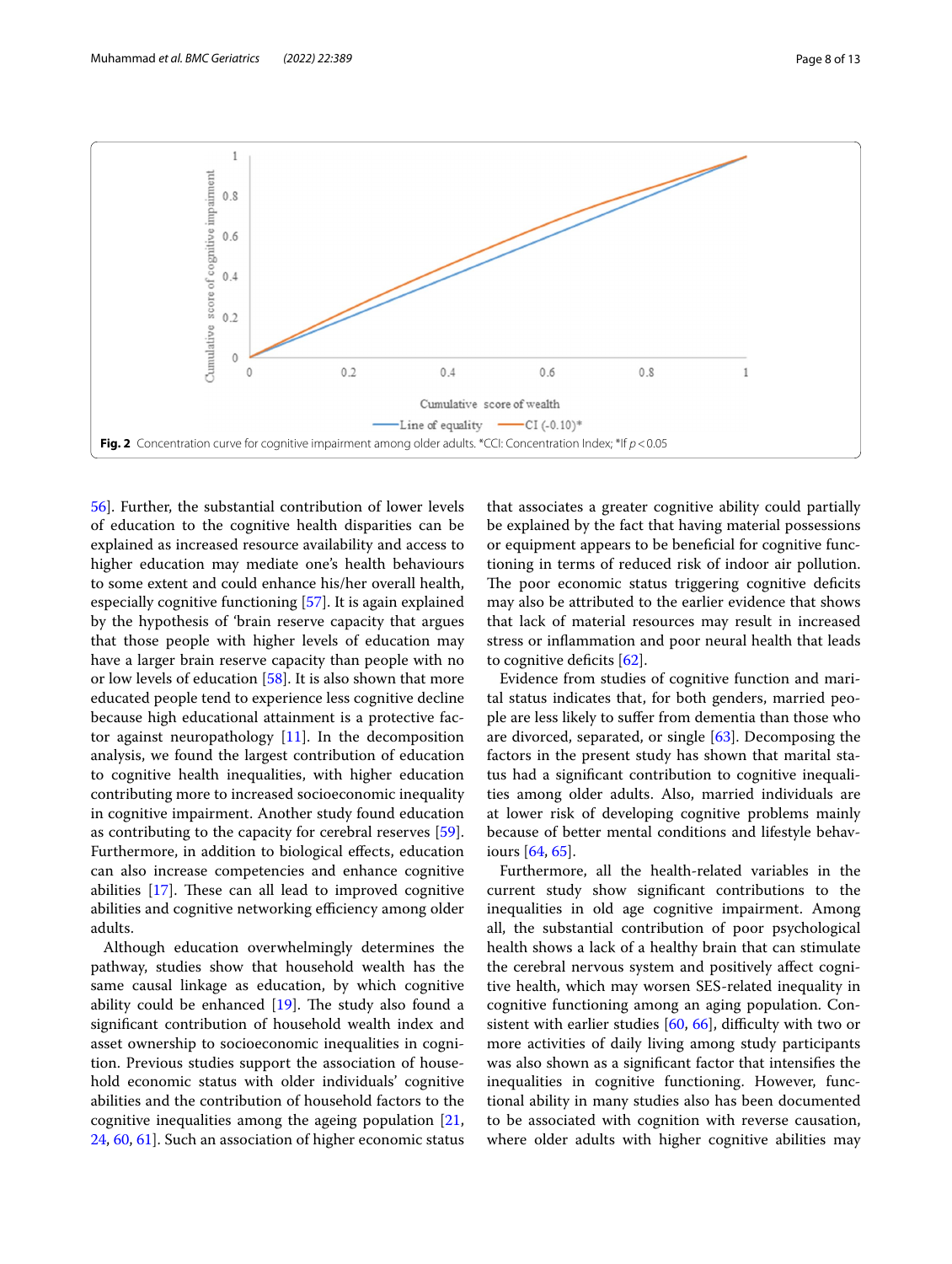<span id="page-8-0"></span>**Table 3** Estimates of decomposition analysis for contribution of various explanatory variables for cognitive impairment among older adults

| <b>Variables</b>                    | Coef. (95% CI)        | Elasticity | <b>CCI</b> | Absolute<br>contribution to CCI | % contribution |      |
|-------------------------------------|-----------------------|------------|------------|---------------------------------|----------------|------|
| Self-perceived income sufficiency   |                       |            |            |                                 |                |      |
| Has income and fully sufficient     | Ref.                  |            |            |                                 |                |      |
| Has income and partially sufficient | $0.33*(0.19,0.46)$    | 0.018      | $-0.065$   | $-0.001$                        | 2.5            | 3.0  |
| Has income and not sufficient       | $0.29*(0.07, 0.52)$   | 0.003      | $-0.121$   | 0.000                           | 0.8            |      |
| No income                           | $0.22*(0.07, 0.37)$   | 0.013      | 0.014      | 0.000                           | $-0.4$         |      |
| Work Status (last one year)         |                       |            |            |                                 |                |      |
| Never worked                        | Ref.                  |            |            |                                 |                |      |
| Currently working                   | $-0.13(-0.28,0.02)$   | $-0.010$   | $-0.176$   | 0.002                           | $-3.9$         | 0.7  |
| Retired                             | $-0.26*(-0.46,-0.07)$ | $-0.004$   | 0.516      | $-0.002$                        | 4.6            |      |
| <b>Educational status</b>           |                       |            |            |                                 |                |      |
| Not educated                        | Ref.                  |            |            |                                 |                |      |
| Below 5 years                       | $-0.37*(-0.51,-0.24)$ | $-0.011$   | $-0.001$   | 0.000                           | 0.0            | 44.6 |
| 6 to 10 years                       | $-0.80*(-0.94,-0.66)$ | $-0.041$   | 0.259      | $-0.011$                        | 23.0           |      |
| $11 +$ years                        | $-1.27*(-1.50,-1.04)$ | $-0.016$   | 0.621      | $-0.010$                        | 21.5           |      |
| <b>Marital status</b>               |                       |            |            |                                 |                |      |
| Not in union                        | Ref.                  |            |            |                                 |                |      |
| Currently in union                  | $-0.17*(-0.28,-0.05)$ | $-0.019$   | 0.039      | $-0.001$                        | 1.6            | 1.6  |
| Asset ownership                     |                       |            |            |                                 |                |      |
| No                                  | Ref.                  |            |            |                                 |                |      |
| Yes                                 | $-0.19*(-0.33,-0.06)$ | $-0.030$   | 0.025      | $-0.001$                        | 1.6            | 1.6  |
| Age group (in years)                |                       |            |            |                                 |                |      |
| 60-69                               | Ref.                  |            |            |                                 |                |      |
| 70-79                               | $0.39*(0.28, 0.5)$    | 0.019      | $-0.014$   | 0.000                           | 0.6            | 0.0  |
| $80+$                               | $0.65*(0.46, 0.84)$   | 0.012      | 0.024      | 0.000                           | $-0.6$         |      |
| Gender                              |                       |            |            |                                 |                |      |
| Men                                 | Ref.                  |            |            |                                 |                |      |
| Women                               | $0.04(-0.09, 0.16)$   | 0.009      | $-0.033$   | 0.000                           | 0.6            | 0.6  |
| Co-residing with children           |                       |            |            |                                 |                |      |
| No                                  | Ref.                  |            |            |                                 |                |      |
| Yes                                 | $-0.05(-0.16, 0.06)$  | $-0.008$   | 0.090      | $-0.001$                        | 1.5            | 1.5  |
| Self-rated health                   |                       |            |            |                                 |                |      |
| Good                                | Ref.                  |            |            |                                 |                |      |
| Poor                                | $0.25*(0.14, 0.35)$   | 0.033      | $-0.038$   | $-0.001$                        | 2.7            | 2.7  |
| <b>IADL</b>                         |                       |            |            |                                 |                |      |
| High                                | Ref.                  |            |            |                                 |                |      |
| Low                                 | $0.23*(0.12,0.33)$    | 0.028      | $-0.062$   | $-0.002$                        | 3.7            | 3.7  |
| <b>ADL</b>                          |                       |            |            |                                 |                |      |
| High                                | Ref.                  |            |            |                                 |                |      |
| Low                                 | $0.65*(0.42, 0.88)$   | 0.005      | $-0.011$   | 0.000                           | 0.1            | 0.1  |
| Subjective well-being               |                       |            |            |                                 |                |      |
| High                                | Ref.                  |            |            |                                 |                |      |
| Low                                 | $0.12*(0.02, 0.25)$   | 0.004      | $-0.283$   | $-0.001$                        | $2.5\,$        | 2.5  |
| Psychological health                |                       |            |            |                                 |                |      |
| High                                | Ref.                  |            |            |                                 |                |      |
| Low                                 | $0.46*(0.32,0.6)$     | 0.023      | $-0.233$   | $-0.005$                        | 11.5           | 11.5 |
| <b>Wealth status</b>                |                       |            |            |                                 |                |      |
| Poorest                             | Ref.                  |            |            |                                 |                |      |
|                                     |                       |            |            |                                 |                |      |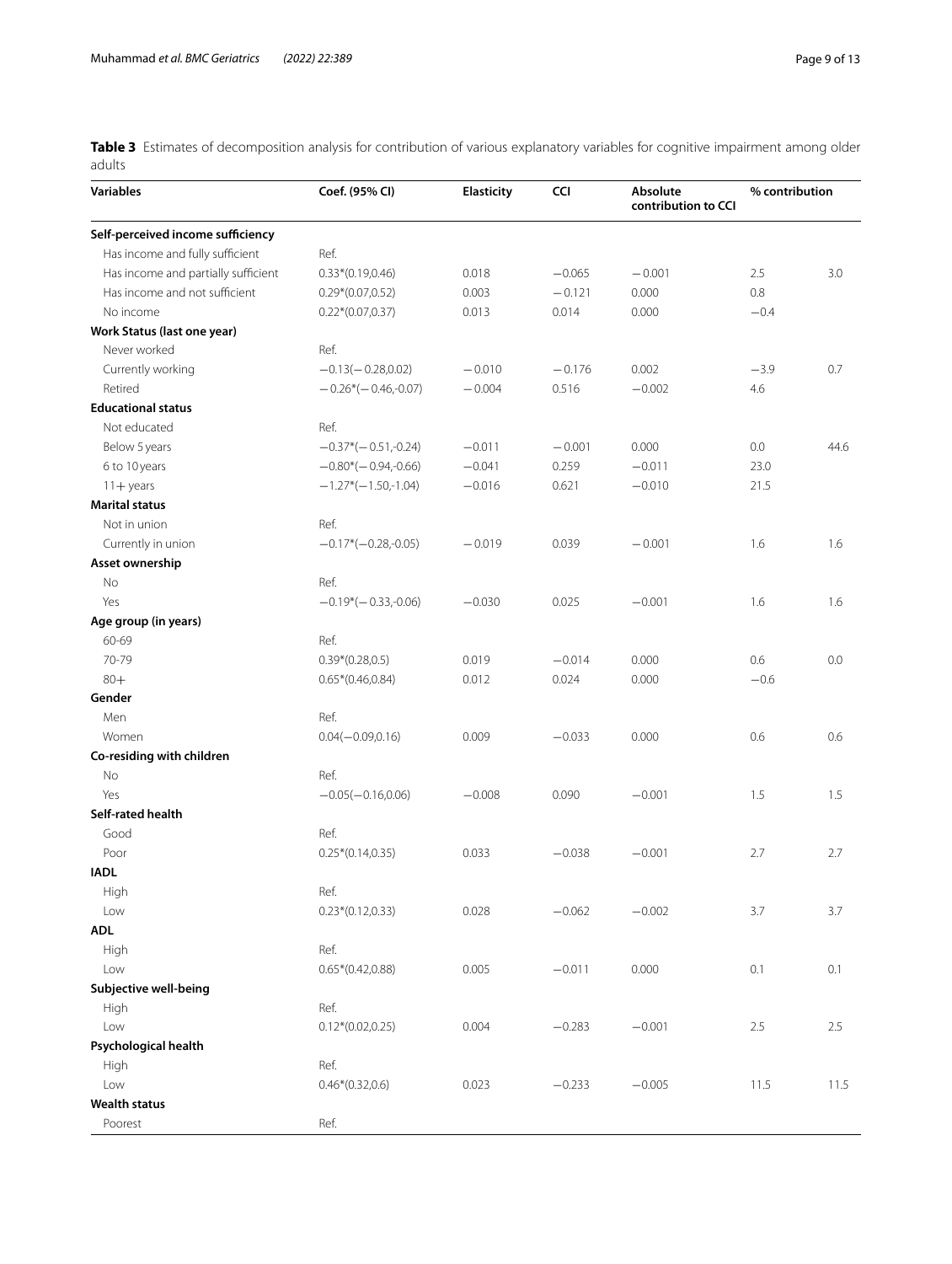## **Table 3** (continued)

| <b>Variables</b>          | Coef. (95% CI)        | <b>Elasticity</b> | CCI      | Absolute<br>contribution to CCI | % contribution |        |
|---------------------------|-----------------------|-------------------|----------|---------------------------------|----------------|--------|
| Poorer                    | $0.08(-0.08, 0.24)$   | 0.002             | $-0.338$ | $-0.001$                        | 1.7            | 31.8   |
| Middle                    | $-0.07(-0.24,0.11)$   | $-0.001$          | 0.140    | 0.000                           | 0.4            |        |
| Richer                    | $-0.34*(-0.53,-0.15)$ | $-0.014$          | 0.522    | $-0.007$                        | 16.2           |        |
| Richest                   | $-0.36*(-0.57,-0.16)$ | $-0.008$          | 0.763    | $-0.006$                        | 13.6           |        |
| Religion                  |                       |                   |          |                                 |                |        |
| Hindu                     | Ref.                  |                   |          |                                 |                |        |
| Muslims                   | $-0.1(-0.31, 0.11)$   | $-0.002$          | 0.148    | 0.000                           | 0.7            | $-1.5$ |
| Sikh                      | $-0.08(-0.31, 0.16)$  | 0.000             | 0.296    | 0.000                           | $-0.3$         |        |
| Others                    | $0.26*(0.02,0.5)$     | 0.003             | 0.319    | 0.001                           | $-1.9$         |        |
| Caste                     |                       |                   |          |                                 |                |        |
| Scheduled Caste           | Ref.                  |                   |          |                                 |                |        |
| Scheduled Tribe           | $0.01(-0.24, 0.26)$   | 0.002             | $-0.445$ | $-0.001$                        | 2.2            | 3.7    |
| Other Backward Class      | $-0.02(-0.17,0.13)$   | 0.005             | $-0.029$ | 0.000                           | 0.3            |        |
| Others                    | $-0.04(-0.18,0.11)$   | $-0.002$          | 0.222    | $-0.001$                        | 1.2            |        |
| <b>Place of residence</b> |                       |                   |          |                                 |                |        |
| Rural                     | Ref.                  |                   |          |                                 |                |        |
| Urban                     | $-0.10(-0.21, 0.01)$  | 0.000             | 0.253    | 0.000                           | 0.1            |        |
| <b>State</b>              |                       |                   |          |                                 |                |        |
| Himachal Pradesh          | Ref.                  |                   |          |                                 |                |        |
| Punjab                    | $0.14(-0.07, 0.36)$   | 0.000             | 0.318    | 0.000                           | 0.2            | $-8.2$ |
| West Bengal               | $1.48*(1.27,1.7)$     | 0.028             | $-0.162$ | $-0.005$                        | 10.0           |        |
| Orissa                    | $0.50*(0.32,0.69)$    | 0.011             | $-0.366$ | $-0.004$                        | 8.6            |        |
| Maharashtra               | $0.14(-0.04, 0.32)$   | $-0.001$          | $-0.116$ | 0.000                           | $-0.2$         |        |
| Kerala                    | $0.85*(0.66, 1.05)$   | 0.022             | 0.351    | 0.008                           | $-16.4$        |        |
| Tamil Nadu                | $-0.53*(-0.74,-0.33)$ | $-0.022$          | $-0.217$ | 0.005                           | $-10.4$        |        |
| <b>Calculated CCI</b>     |                       |                   |          | $-0.046$                        | 100.0          | 100.0  |
| <b>Actual CCI</b>         |                       |                   |          | $-0.100$                        |                |        |
| Residual                  |                       |                   |          | $-0.054$                        |                |        |

*CI* Confdence interval, *CCI* Concentration index, \*if *p*>0.05, % Percentage, *IADL* Instrumental activities of daily living, *ADL* Activities of daily living

have better functional health [[67](#page-11-48), [68\]](#page-12-0). Finally, the higher prevalence of cognitive impairment in the states of West Bengal, Odisha and Kerala suggest the need for future studies focusing on regional variations in late-life cognitive impairment in India.

The study has the merit of decomposing the contribution of several socioeconomic and health-related factors in socioeconomic inequalities in late-life cognitive health using a large survey data. However, the study has certain limitations too. Firstly, cognitive impairment is measured only through the word recall method and did not consider other measures of cognitive functioning such as orientation and executive and arithmetic functioning. Although the analysis was adjusted for education, assessing the cognitive abilities using word recall method in a population with higher rate of illiteracy (50.7% older adults with no formal education in the current study) might have resulted in higher prevalence of cognitive impairment and may bias the current fndings. Secondly, the estimates provided are just the association of the past as the survey was conducted in 2011, and further investigation is required using more recent datasets. Lastly, the respondents were selected from seven states of India, which represent diferent regions of India; therefore, one should be cautious while generalizing it for pan India. Apart from limitations, the survey was well structured and focused entirely on the issues of older adults; hence the estimates and associations are reliable.

## **Conclusions**

Findings suggest that older adults with lower perceived income, lower levels of education, poor physical and mental health, and poor physical and social resources were more likely to be cognitively impaired. Hence, these factors can be adopted further to evaluate the health inequalities and develop better policies and programs for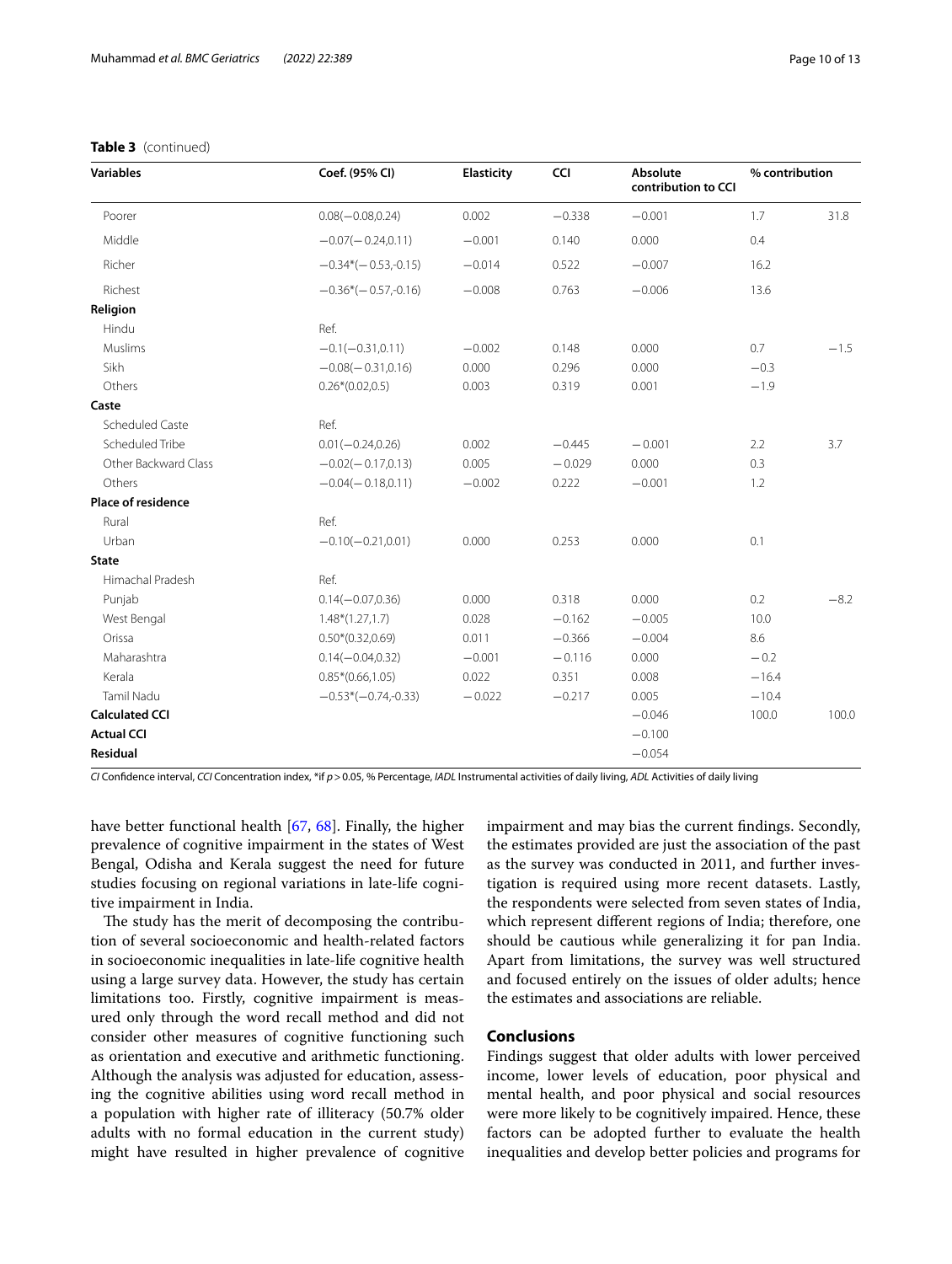a dementing population. Education, wealth and psychological health are major contributors in socioeconomic inequality in late-life cognitive impairment in the current study, which may be target areas in future policy formulation to reduce the inequality in cognitive impairment in older Indian adults.

The finding that education has a significant largest contribution to cognitive impairment late in life which is in line with existing studies, suggests that educational attainment may bring positive changes in the fundamental brain functions and allow older adults to cope up with the age-related cognitive changes  $[69, 70]$  $[69, 70]$  $[69, 70]$  $[69, 70]$ . This has particular signifcance in the Indian context, where a major chunk of older adults are illiterate. Further longitudinal studies are warranted to investigate the factors contributing to diferential declines in cognition and establish causal relationships between associated factors and cognitive impairment.

### **Abbreviations**

ADL: Activities of Daily Living; IADL: Instrumental Activities of Daily Living; SC: Scheduled Caste; ST: Scheduled Tribe; CI: Confdence interval; CCI: Concentration index.

#### **Acknowledgements**

Not applicable.

#### **Authors' contributions**

The concept was drafted by TM and TVS; SS assisted in paper conceptualization and contributed to the analysis design. TM and SS contributed to the comprehensive writing of the article. TM, TVS and SS reviewed and modifed with the contributions to the original manuscript. All authors read and approved the fnal manuscript.

#### **Authors' information**

T. Muhammad completed his M.Phil. in Population Studies and currently pursuing his Ph.D. in Population Studies at International Institute for Population Sciences, Mumbai, India. Areas of research include population ageing and health disparities among vulnerable populations.

Shobhit Srivastava completed his M.Phil. in Population Studies and currently pursuing his Ph.D. in Population Studies at International Institute for Population Sciences, Mumbai. His area of interest is ageing and mental health issues among older adults, India.

TV Sekher, PhD, is a professor at the Department of Family and Generations, International Institute for Population Sciences, Mumbai, India. His areas of research interests include ageing, health and gender.

#### **Funding**

Authors did not receive any funding to carry out this research.

#### **Availability of data and materials**

The data that support the findings of this study are available from [\[director@](director@isec.ac.in) [isec.ac.in](director@isec.ac.in) or india.office@unfpa.org] but restrictions apply to the availability of these data, which were used under license for the current study, and so are not publicly available. Data are however available from the authors upon reasonable request and with permission of [<director@isec.ac.in> or india.office@ [unfpa.org\]](india.office@unfpa.org).

## **Declarations**

### **Ethics approval and consent to participate**

Research involving human participants, human material, or human data, must have been performed in accordance with the Declaration of Helsinki. Ethical

approval for this study, involving secondary data analyses, has been obtained from the Ethics Committee in the University of Southampton. Informed written consent was obtained from each participant, who were ensured that data would remain confdential and used for research purposes only. Informed consent was obtained from all subjects and/or their legal guardian(s).

#### **Consent for publication**

NA (Not Applicable).

#### **Competing interests**

The authors declare that they have no competing interests.

#### **Author details**

<sup>1</sup> Department of Family and Generations, International Institute for Population Sciences, Mumbai, Maharashtra 400088, India.<sup>2</sup> Department of Survey Research & Data Analytics, International Institute for Population Sciences, Mumbai, Maharashtra 400088, India.

Received: 19 February 2021 Accepted: 21 April 2022 Published online: 04 May 2022

### **References**

- <span id="page-10-0"></span>WHO. Mental health of older adults. 2017. Available from: [https://www.](https://www.who.int/news-room/fact-sheets/detail/mental-health-of-older-adults) [who.int/news-room/fact-sheets/detail/mental-health-of-older-adults](https://www.who.int/news-room/fact-sheets/detail/mental-health-of-older-adults).
- <span id="page-10-1"></span>2. Falck RS, Davis JC, Best JR, Crockett RA, Liu-Ambrose T. Impact of exercise training on physical and cognitive function among older adults: a systematic review and meta-analysis. Neurobiol Aging. 2019;79:119–30.
- <span id="page-10-2"></span>Murman DL. The impact of age on cognition. In: Seminars in hearing: Thieme Medical Publishers; New York. 2015. p. 111–21.
- <span id="page-10-3"></span>4. Jeyalakshmi S, Chakrabarti S, Gupta N. Situation analysis of the elderly in India: Central Statistics Office, Ministry of Statistics & Programme Implementation, Government of India; New Delhi. 2011.
- <span id="page-10-4"></span>5. Lima-Costa MF, Firmo JOA, Uchôa E. Diferences in self-rated health among older adults according to socioeconomic circumstances: the Bambuí health and aging study. Cad Saúde Pública. 2005;21(3):830–9.
- <span id="page-10-5"></span>6. Karlamangla AS, Miller-Martinez D, Aneshensel CS, Seeman TE, Wight RG, Chodosh J. Trajectories of cognitive function in late life in the United States: demographic and socioeconomic predictors. Am J Epidemiol. 2009;170(3):331–42.
- <span id="page-10-13"></span>7. Wu F, Guo Y, Zheng Y, Ma W, Kowal P, Chatterji S, et al. Social-economic status and cognitive performance among Chinese aged 50 years and older. PLoS One. 2016;11(11):1–9.
- 8. Wee LE, Yeo WX, Yang GR, Hannan N, Lim K, Chua C, et al. Individual and area level socioeconomic status and its association with cognitive function and cognitive impairment (low MMSE) among community-dwelling elderly in Singapore. Dement Geriatr Cogn Disord Extra. 2012;2(1):529–42.
- <span id="page-10-6"></span>Lee Y, Back JH, Kim J, Byeon H. Multiple socioeconomic risks and cognitive impairment in older adults. Dement Geriatr Cogn Disord. 2010;29(6):523–9.
- <span id="page-10-7"></span>10. Horvat P, Richards M, Malyutina S, Pajak A, Kubinova R, Tamosiunas A, et al. Life course socioeconomic position and mid-late life cognitive function in eastern europe. J Gerontol B Psychol Sci Soc Sci. 2014;69(3):470–81.
- <span id="page-10-14"></span>11. Lyu J, Burr JA. Socioeconomic status across the life course and cognitive function among older adults: an examination of the latency, pathways, and accumulation hypotheses. J Aging Health. 2016;28(1):40–67.
- <span id="page-10-8"></span>12. Kumar H, Arokiasamy P, Selvamani Y. Socioeconomic disadvantage, chronic diseases and their association with cognitive functioning of adults in India: a multilevel analysis. J Popul Ageing. 2020;13(3):285–303.
- <span id="page-10-9"></span>13. Stewart AL, Nápoles AM. Advancing health disparities Research : can we aford to ignore measurement Issues? Med Care. 2003;41(11):1207–20.
- <span id="page-10-10"></span>14. Tarasenko YN, Schoenberg NE, Schoenberg NE. Self-perceived income sufficiency and self-reported income level among a health inequity population. J Health Care Poor Underserved. 2017;28(2):812–28.
- <span id="page-10-11"></span>15. Muhammad T, Srivastava S, Sekher TV. Association of self-perceived income status with psychological distress and subjective well-being: a cross-sectional study among older adults in India. BMC Psychol. 2021;9(1):1–13.
- <span id="page-10-12"></span>16. Lee S, Kawachi I, Berkman LF, Grodstein F. Education, other socioeconomic indicators, and cognitive function. Am J Epidemiol. 2003;157(8):712–20.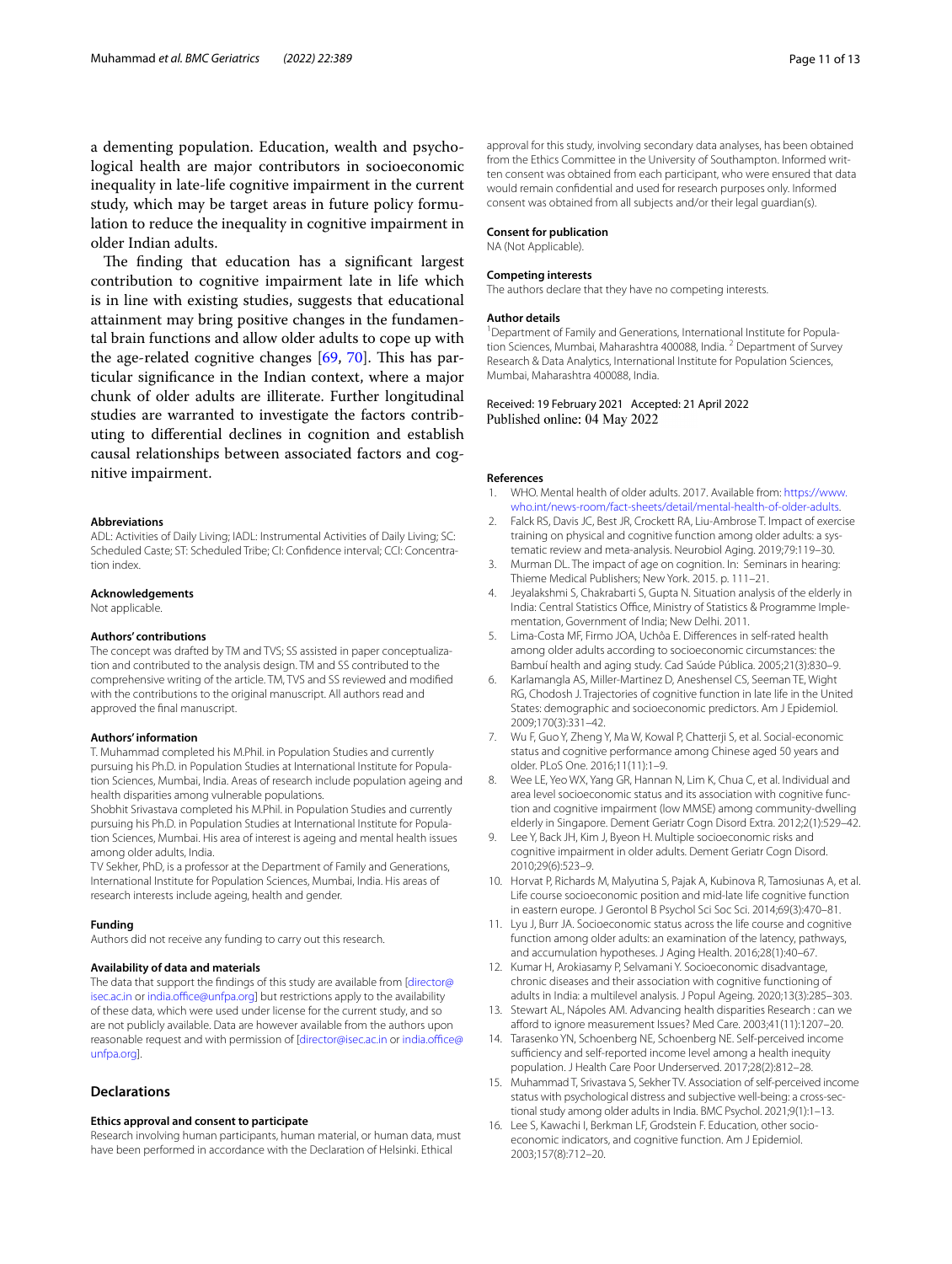- <span id="page-11-39"></span>17. Alley D, Suthers K, Crimmins E. Education and cognitive decline in older Americans: results from the AHEAD sample. Res Aging. 2007;29(1):73–94.
- <span id="page-11-0"></span>18. Wilson RS, Hebert LE, Scherr PA, Barnes LL, De Leon CFM, Evans DA. Educational attainment and cognitive decline in old age. Neurology. 2009;72(5):460–5.
- <span id="page-11-1"></span>19. Cagney KA, Lauderdale DS. Education, wealth, and cognitive function in later life. J Gerontol B Psychol Sci Soc Sci. 2002;57(2):163–72.
- <span id="page-11-2"></span>20. Fisher GG, Infurna FJ, Grosch J, Stachowski A, Faul JD, Tetrick LE. Mental work demands, retirement, and longitudinal trajectories of cognitive functioning. J Occup Health Psychol. 2014;19(2):231–42.
- <span id="page-11-40"></span>21. Farbmacher H, Kögel H, Spindler M. Heterogeneous efects of poverty on cognition. SSRN Electron J. 2019.
- 22. Yang L, Martikainen P, Silventoinen K, Konttinen H. Association of socioeconomic status and cognitive functioning change among elderly Chinese people. Age Ageing. 2016;45(5):673–9.
- <span id="page-11-3"></span>23. Aguila E, Casanova M. Short-term impact of income on cognitive function: evidence from a sample of Mexican older adults. J Aging Health. 2020;32(7–8):591–603.
- <span id="page-11-4"></span>24. Singh PK, Jasilionis D, Oksuzyan A. Gender diference in cognitive health among older Indian adults: a cross-sectional multilevel analysis. SSM Popul Health. 2018;5:180–7.
- <span id="page-11-29"></span>25. Chanda S, Mishra R. Impact of transition in work status and social participation on cognitive performance among elderly in India. BMC Geriatr. 2019;19(1):251.
- <span id="page-11-5"></span>26. Mani A, Mullainathan S, Shafr E, Zhao J. Poverty impedes cognitive function. Science. 2013;341(6149):976–80.
- <span id="page-11-6"></span>27. UNFPA. Report on the status of elderly in selected states of India: building a knowledge base on ageing in India. New Delhi: BuildingKnowledge Base on Ageing in India, United Nations PopulationFund; 2012.
- <span id="page-11-7"></span>28. Krueger LE, Salthouse TA. Infuence of cognitive abilities and age on word recall performance across trials and list segments. Am J Psychol. 2011;124(3):291–300.
- <span id="page-11-8"></span>29. Muhammad T, Govindu M, Srivastava S. Relationship between chewing tobacco, smoking, consuming alcohol and cognitive impairment among older adults in India: a cross-sectional study. BMC Geriatr. 2021;21(1):85.
- <span id="page-11-9"></span>30. Muhammad T, Srivastava S. Why rotational living is bad for older adults? Evidence from a cross-sectional study in India. J Popul Ageing. 2020:1-8.
- <span id="page-11-10"></span>31. Jacob KS, Bhugra D, Mann AH. General health questionnaire - 12: psychometric properties and factor structure among INDIAN women living in the UNITED KINGDOM. Indian J Psychiatry. 1997;39(3):196–9.
- <span id="page-11-11"></span>32. Shidhaye R, Patel V. Association of socio-economic, gender and health factors with common mental disorders in women: a populationbased study of 5703 married rural women in India. Int J Epidemiol. 2010;39(6):1510–21.
- <span id="page-11-12"></span>33. Sell H. The subjective well-being inventory ( SUBI ). Int J Ment Health. 1994;23(3):89–102.
- <span id="page-11-13"></span>34. Srivastava S, Muhammad T. Violence and associated health outcomes among older adults in India: a gendered perspective. SSM Popul Health. 2020;12:100702.
- <span id="page-11-14"></span>35. Osborne J, King JE. Binary logistic regression. In: Best Practices in Quantitative Methods: SAGE Publications, Inc; California. 2011. p. 358–84.
- <span id="page-11-15"></span>36. StatCorp. Stata statistical software. Coll Stn TX StataCorp LP. 2015.
- <span id="page-11-16"></span>37. Chiou HJ. The impact of multicollinearity on the evaluations of Regressors: comparisons of effect size index, dominance analysis and relative weight analysis in multiple regression. NTU management review; 2017.
- <span id="page-11-17"></span>38. Kumar P, Sharma H, Sinha D. Socio-economic inequality in anaemia among men in India: a study based on cross-sectional data. BMC Public Health. 2021;21(1):1–12.
- <span id="page-11-18"></span>39. Chaurasia H, Debnath P, Srivastava S, Purkayastha N. Is socioeconomic inequality boosting intimate partner violence in India? An overview of the National family health survey, 2005–2006 and 2015–2016. Glob Soc Welf. 2021;8(3):263–77.
- <span id="page-11-19"></span>40. Chaurasia H, Srivastava S, Debnath P. Does socio-economic inequality exist in low subjective well-being among older adults in India? A decomposition analysis approach. Ageing Int. 2021:1–19.
- <span id="page-11-20"></span>41. Wagstaff A. Socioeconomic inequalities in child mortality: comparisons across nine developing countries. Bull World Health Organ. 2000;78(1):19–28.
- <span id="page-11-21"></span>42. Yu H. The impact of self-perceived relative income on life satisfaction: evidence from British panel data. South Econ J. 2019;86(2):726–45.
- <span id="page-11-22"></span>43. Cialani C, Mortazavi R. The effect of objective income and perceived economic resources on self-rated health. Int J Equity Health. 2020;19(1):1–12.
- <span id="page-11-23"></span>44. Gildner TE, Liebert MA, Capistrant BD, D'Este C, Snodgrass JJ, Kowal P. Perceived income adequacy and well-being among older adults in six low- and middle-income countries. J Gerontol B Psychol Sci Soc Sci. 2019;74(3):516–25.
- <span id="page-11-24"></span>45. Nguyen CT, Couture MC, Alvarado BE, Zunzunegui MV. Disadvantage and cognitive function among the elderly population of seven capitals in Latin America and the Caribbean. J Aging Health. 2008;20(3):347–62.
- <span id="page-11-25"></span>46. Rath P. Profle of elderly population in India: evidences from Indian censuses. J Geriatr Care Res. 2016;3(1):13-9.
- <span id="page-11-26"></span>47. Barik D, Agrawal T, Desai S. After the dividend: caring for a greying India. Elder Care India Soc State Responses. 2017;50(24):37–52.
- <span id="page-11-27"></span>48. Silvaggi F, Leonardi M, Tiraboschi P, Muscio C, Toppo C, Raggi A. Keeping people with dementia or mild cognitive impairment in employment: a literature review on its determinants. Int J Environ Res Public Health. 2020;17(3):842.
- <span id="page-11-28"></span>49. Schmitt N. Personality and cognitive ability as predictors of effective performance at work. Annu Rev Organ Psych Organ Behav. 2014;1(1):45–65.
- <span id="page-11-30"></span>50. Fritsch T, McClendon MJ, Smyth KA, Ogrocki PK. Efects of educational attainment and occupational status on cognitive and functional decline in persons with Alzheimer-type dementia. Int Psychogeriatr. 2002;14(4):347–63.
- <span id="page-11-31"></span>51. Pinto JM, Neri AL. Factors related to low social participation in older adults : fndings from the Fibra study, Brazil. Cadernos Saúde Coletiva. 2017;25(3):286–93.
- <span id="page-11-32"></span>52. Solem PE, Syse A, Furunes T, Mykletun RJ, De Lange A, Schaufeli W, et al. To leave or not to leave: retirement intentions and retirement behaviour. Ageing Soc. 2016;36(2):259–81.
- 53. Baumann I, Eyjólfsdóttir HS, Fritzell J, Lennartsson C, Darin-Mattsson A, Kåreholt I, et al. Do cognitively stimulating activities afect the association between retirement timing and cognitive functioning in old age? Ageing Soc. 2020;42(2):306-30.
- <span id="page-11-33"></span>54. Jokela M, Ferrie JE, Gimeno D, Chandola T, Shipley MJ, Head J, et al. From midlife to early old age. Epidemiology. 2010;21(3):284–90.
- <span id="page-11-34"></span>55. Dotson VM, Kitner-Triolo MH, Evans MK, Zonderman AB. Efects of race and socioeconomic status on the relative infuence of education and literacy on cognitive functioning. J Int Neuropsychol Soc. 2009;15(4):580–9.
- <span id="page-11-35"></span>56. Hamid TA, Krishnaswamy S, Abdullah SS, Momtaz YA. Sociodemographic risk factors and correlates of dementia in older Malaysians. Dement Geriatr Cogn Disord. 2011;30(6):533–9.
- <span id="page-11-36"></span>57. Albert MS. How does education afect cognitive function? Ann Epidemiol. 1995;5(1):76–8.
- <span id="page-11-37"></span>58. Schmand B, Smit JH, Geerlings MI, Lindeboom J. The efects of intelligence and education on the development of dementia. A test of the brain reserve hypothesis. Psychol Med. 1997;27(6):1337–44.
- <span id="page-11-38"></span>59. Foubert-Samier A, Catheline G, Amieva H, Dilharreguy B, Helmer C, Allard M, et al. Education, occupation, leisure activities, and brain reserve: a population-based study. Neurobiol Aging. 2012;33(2):423.e15–25.
- <span id="page-11-41"></span>60. Miu J, Negin J, Salinas-Rodriguez A, Manrique-Espinoza B, Sosa-Ortiz AL, Cumming R, et al. Factors associated with cognitive function in older adults in Mexico. Glob Health Action. 2016;9(1):30747.
- <span id="page-11-42"></span>61. Strauss J, Lei X, Park A, Shen Y, Smith JP, Yang Z, et al. Health outcomes and socio-economic status among the elderly in China: evidence from the CHARLS pilot. J Popul Ageing. 2010;3(3–4):111–42.
- <span id="page-11-43"></span>62. Stern PC, Carstensen LL. Aging NRCouncilC on FD for CR on. The aging mind: opportunities in cognitive research. Washington, D.C: Sciences-New York; 2000. p. 288.
- <span id="page-11-44"></span>63. Fratiglioni L, Wang H, Ericsson K, Maytan M, Winblad B. 1-s2.0- S0140673600021139-main. Lancet. 2000;355:1315–9.
- <span id="page-11-45"></span>64. Van Gelder BM, Tijhuis MAR, Kalmijn S, Giampaoli S, Nissinen A, Kromhout D. Physical activity in relation to cognitive decline in elderly men: the FINE study. Neurology. 2004;63(12):2316–21.
- <span id="page-11-46"></span>65. Berkman LF. Which infuences cognitive function: living alone or being alone? Lancet. 2000;355(9212):1291–2.
- <span id="page-11-47"></span>66. Fauth EB, Schwartz S, Tschanz JT, Østbye T, Corcoran C, Norton MC. Baseline disability in activities of daily living predicts dementia risk even after controlling for baseline global cognitive ability and depressive symptoms. Int J Geriatr Psychiatry. 2013;28(6):597–606.
- <span id="page-11-48"></span>67. Ajani UA. Cognitive functioning as a predictor of functional disability in later life. Am J Geriatr Psychiatry. 2006;14(1):36–42.